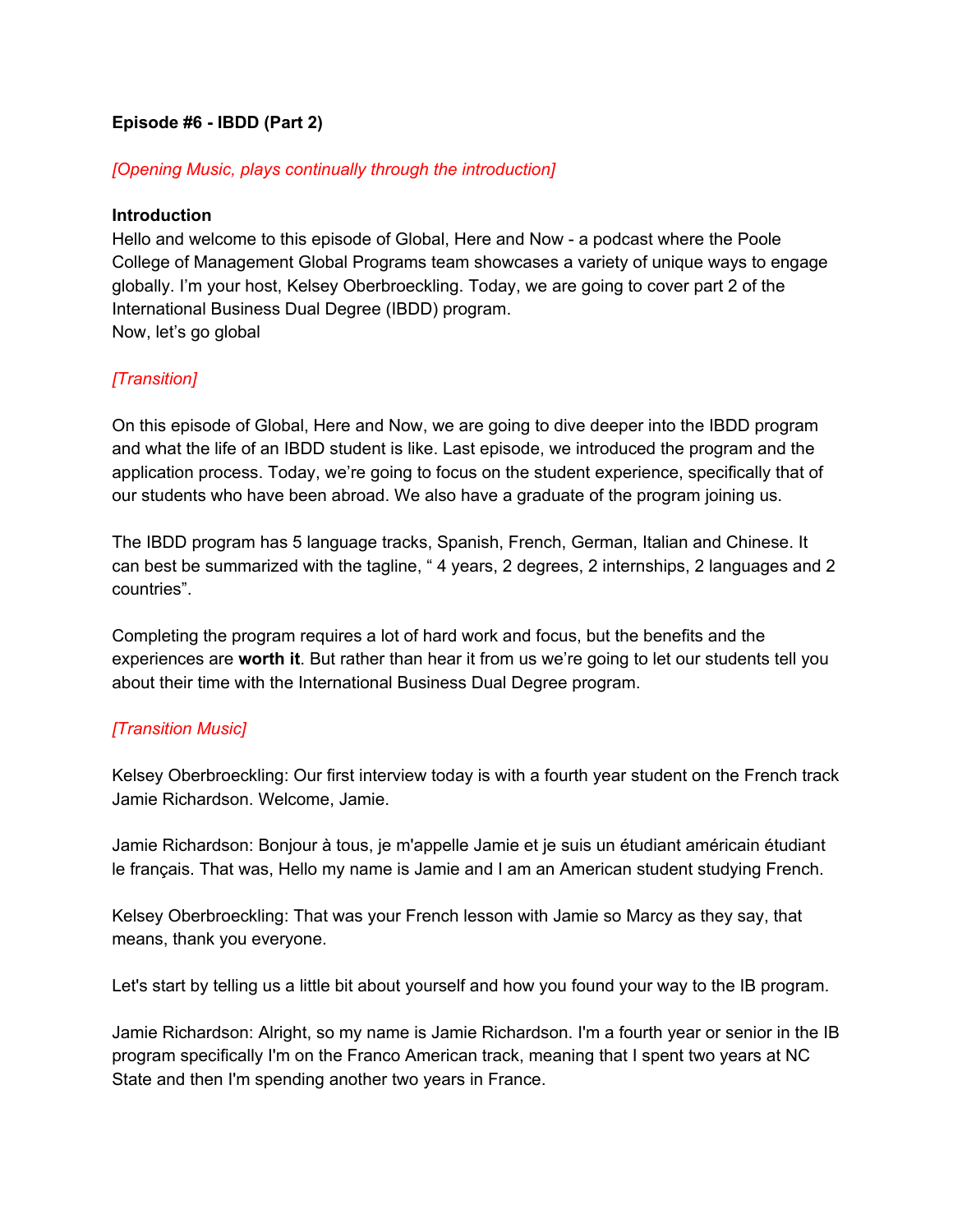Jamie Richardson: I'm originally from Charlotte, but I am currently living in France, and more specifically the city of class or rooms and I've really been enjoying it. Despite the the code situation. I originally discovered the IB program at orientation through Mr Sandra and I instantly knew that it was a program for me.Traveling has been one of my greatest passions and there was no way that I was going to pass up this opportunity to live abroad, especially in a beautiful country like France.

Kelsey Oberbroeckling: Yeah, absolutely. Go ahead and tell me a little bit about your experience with French. Did you take it in high school, or start your language here at NC State and what's why French

Jamie Richardson: So yeah, that's actually a bit of an interesting story because ever since middle school. I had been studying Spanish And I really developed a love for learning languages I studied a little bit of Arabic there too. But when I got to high school, I decided to take French and that started in my junior year so I took my junior and senior year. And when I discovered this program I realized that it wasn't quite where it should be. To live abroad. And so I went ahead and I took some accelerated courses and then I even did a study abroad program in Lille And that allowed me to really advance my French through immersion and it's really opened up so many doors. I've made so many friends I'm starting to look at job opportunities here in France, and it's allowed me to travel internationally.

Kelsey Oberbroeckling: Absolutely. That is an interesting story like starting with Spanish switching over to French and then really getting deep into it with that immersive experience so well it sounds like it's a good fit for you. Tell me about your experience abroad. I know Covid, it is affecting it right now. But what's life like for you and France.

Jamie Richardson: Life overall has been great. But outside of covid things are things are very interesting. You see variations in life in terms of classes in terms of food that you're eating the restaurants and also just your daily interactions with people. So some examples would be like we have classes at different times each week. So it's not like a set schedule and the class last for three hours. But we don't have any homework. The campus is more like a high school where we just go for the day and then you return home to your apartment or wherever you're living Also I've realized that I've started to learn a lot more about different languages. So a lot of my friends come from Germany or Italy even Russia. And so you start picking up on small phrases and you're using it with them. And that's been a lot of fun.

Kelsey Oberbroeckling: And so cool. So you're an International Student among other international students

Jamie Richardson: Exactly. That's been one of the coolest parts about this whole program.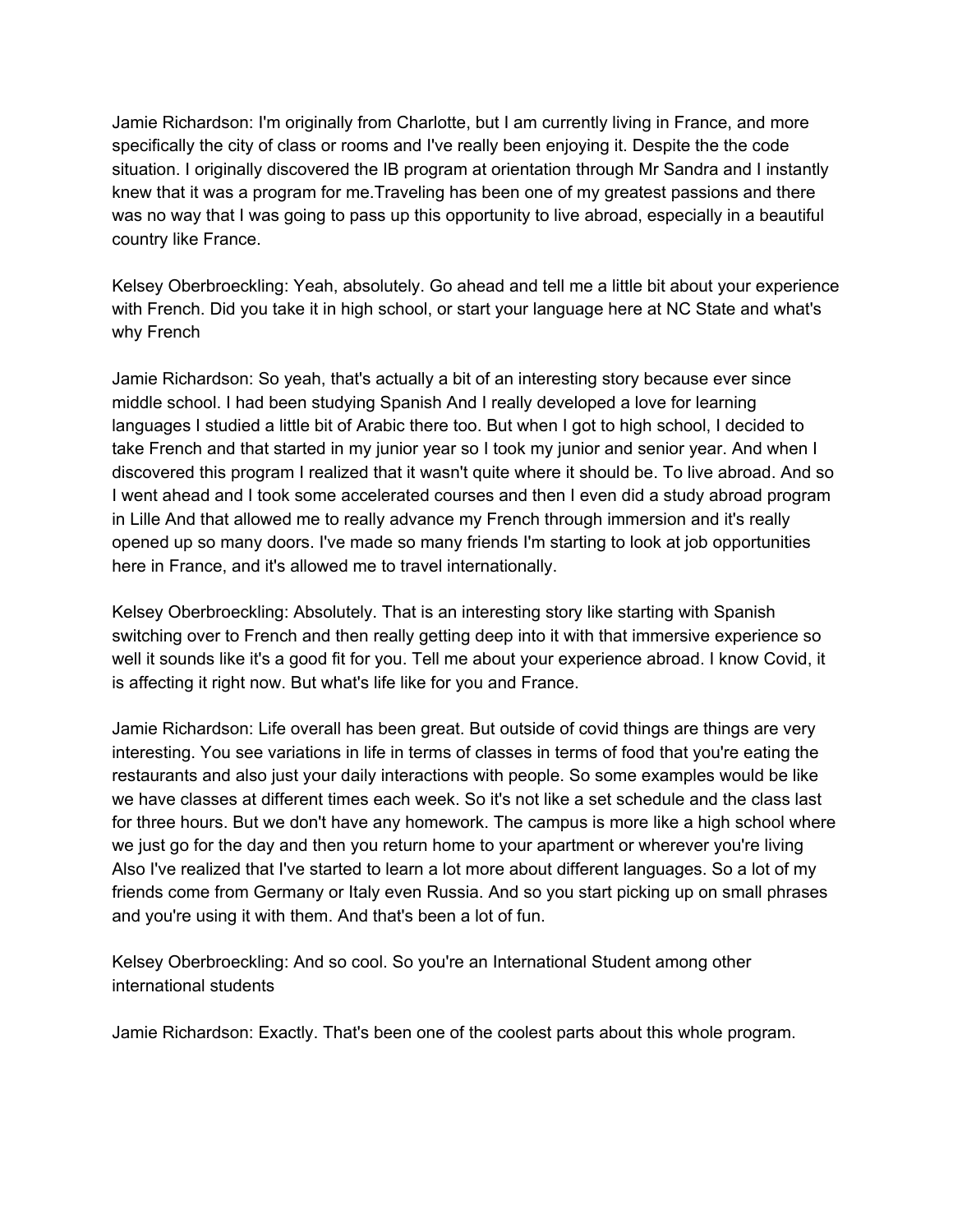Kelsey Oberbroeckling: Right to not just connect with the French people but people from all over the world. And of course you know you had the American experience when you're here at NC State your first two years. So I know that you've had the chance to study and work abroad and at home. So can you tell me what's been your greatest challenge and your greatest triumph.

Jamie Richardson: So starting with the challenge though definitely have to be language, even though that I've been studying French for a few years now. Doing things like opening bank accounts going to doctors appointments Getting a new cell phone. Finding an apartment. It's all very, very stressful. In the first place, but then when you have to do it in a foreign language becomes even more stressful and but the thing is is that's probably the best time to learn You develop vocabulary that you wouldn't have learned in the classroom and you develop The ability to interact in this multicultural environment. But on the other hand, the greatest triumph is the result of talking to people and that would be making friends and building connections you get almost a cultural education here. So instead of just having classes, all of a sudden Instead of just having like a standard college education where you're learning about your subjects. You're also learning about the cultural differences between people, you're learning how to interact with people and you're learning how to make friends. And I actually lived in an apartment alone. The first year. But this year, I decided to move in with a bunch of friends and I'm living in a house of like 11 people and that just shows like that's just how amazing it's been, and how many friends and connections you can build

Kelsey Oberbroeckling: That is so cool. You piqued my interest. So are you with mostly French students or international students or are these even students like what Tell me more about this living situation.

Jamie Richardson: So we're all students. Yeah, so there are five French Students, there are two German students there is a Swedish student another American student and a Canadian student all living in the same house. It really is. It's crazy, but it's

Kelsey Oberbroeckling: That is crazy. Especially going from, you know, living alone to living with 10 other people, and I'm sure you have all kept each other entertained in this, you know, kind of different time that we're living in. Well that's, that's so cool. So it sounds like you know your greatest triumph is the multicultural experiences and is that something that you expected from your experience, you know, I'm sure you thought of. French, French, French, but did you expect, like, you know, seeing the world come together like this.

Jamie Richardson: Oh, absolutely not. Because I was completely. I figured that I'd be in class with just French students Um, I thought I would just be interacting with French students and maybe other Americans within the program. But when I got here, I learned that a bunch of students are coming from other countries doing the same thing. But the yeah so it was really eye opening once I got here, and I'm very, very happy with how everything's turned out.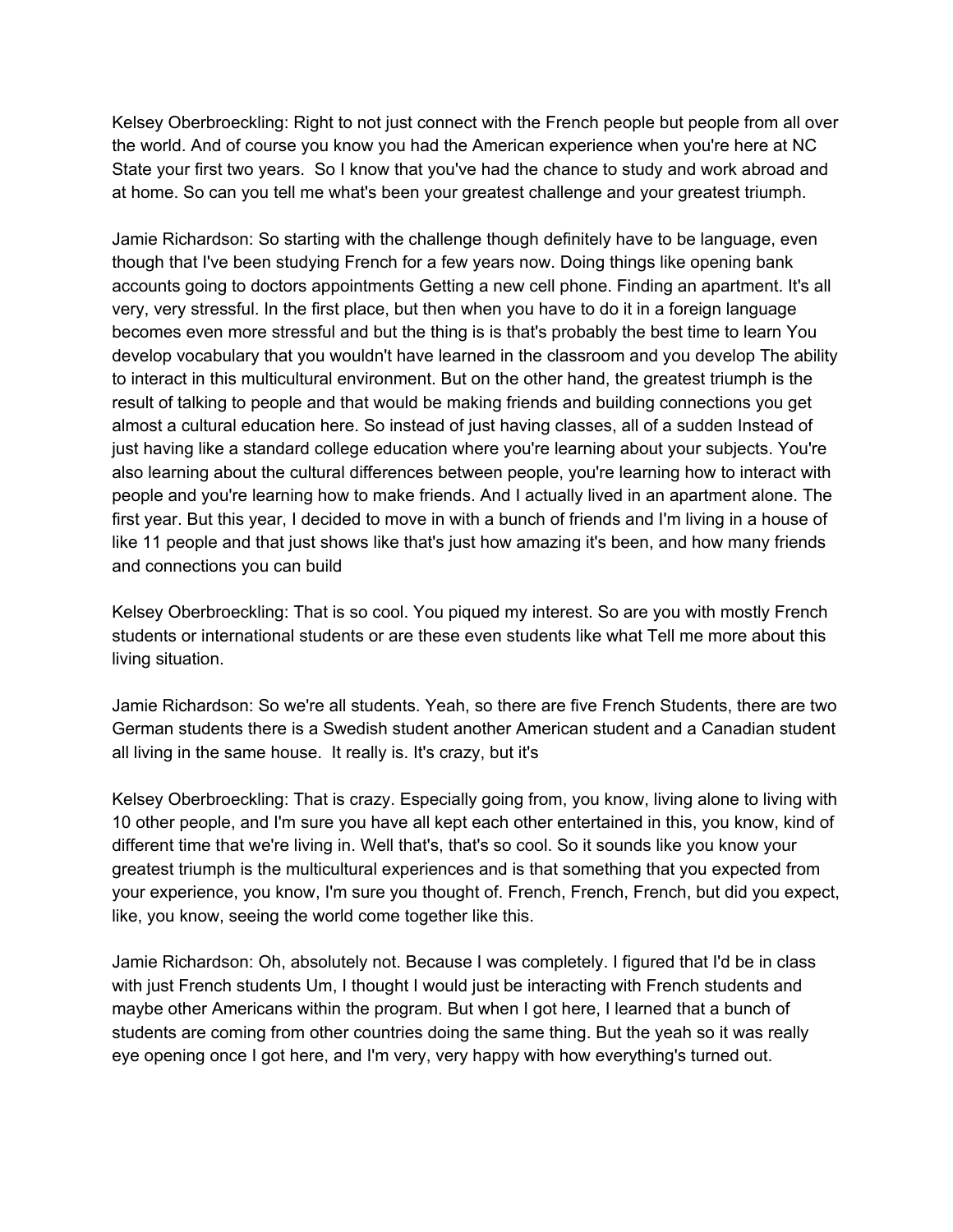Kelsey Oberbroeckling: Yeah, I'm so happy to hear that. I mean, I know I B to D is a great program. But it's even better when we hear it straight from the IB to D student So wonderful. I guess the last question that I have for you is more of a fun one. What would be your dream job.

Jamie Richardson: So my dream job would be some sort of executive position at a multinational company. Now I know that sounds kind of vague on you know being a fighter jet pilot or something. But, but it's something that I believe that is attainable. Especially through this program. We're working on getting our second internship. We did our first one already in the US and that went amazingly Now I'm trying to find one in French, and I've realized that building up a resume of these multinational companies has allowed me to pursue this dream. Of being able to work in an environment where I can use my newfound knowledge of languages and culture and be able to travel and have an impact.

Kelsey Oberbroeckling: Right. It sounds like IBDD is definitely setting you up for success with your goals.

Jamie Richardson: Absolutely, absolutely.

Kelsey Oberbroeckling: Oh, that's awesome. Well, it was so nice to meet you and talk with you, Jamie, I wish you the best of luck as you are, you know, finishing out your last year your senior year, getting that internship. And then, of course, getting that dream job post grad.

Jamie Richardson: Course, thank you so much for having me on. Again, I greatly appreciate it.

### *[Transition Music]*

In the Fall of 2020, the IBDD program celebrated its 10th anniversary. The Poole College of Management recently published an article highlighting the program and alumni. You can read the article at **go.ncsu.edu forward slash IBDD 10**. Let's take a moment to learn more about some of our fantastic IBDD alumni.

# *[Transition Music]*

First is Harrison Fleming, a Spanish Track Alumnus. Currently living in Madrid, Spain, Harrison Fleming is a recent 2020 graduate of the IBDD Program working in the financial risk sector of Ernst & Young, a multinational professional services network. Fleming joined the program with the goal in mind of becoming an international businessman and to put himself in line for future success.

Fleming says Quote "At the beginning studying in Madrid, there were some cultural differences to become accustomed to. However, overcoming adversity and adapting accordingly to new environments and cultures is how one will succeed in life," end quote.